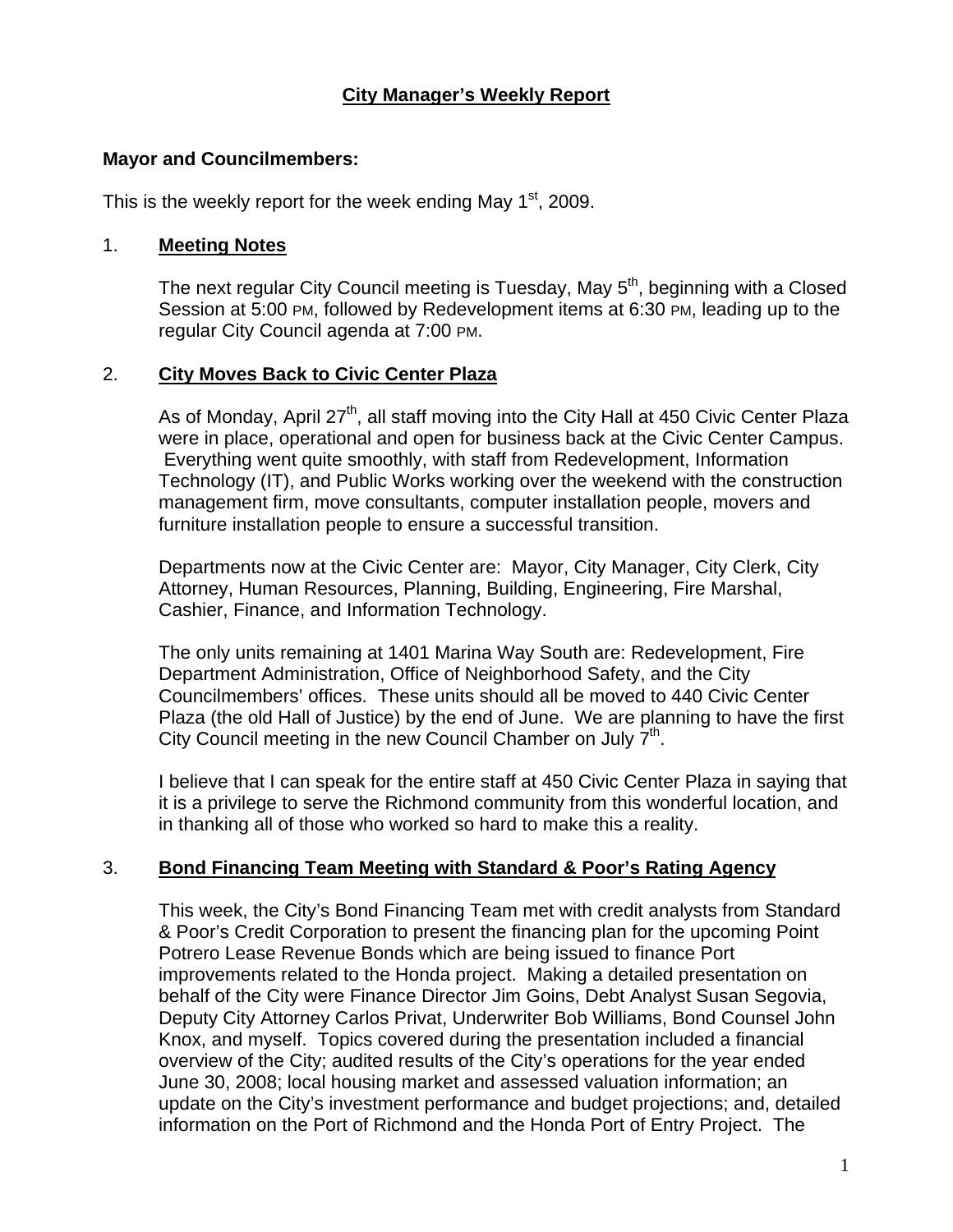proposed bonds will finance the \$36.8 million in planned capital improvements at the Point Potrero Marine Terminal, for the Honda Port of Entry Project. Standard & Poor's will issue a credit rating on these Port bonds in mid-May, and the bonds will be sold in early June.

#### 4. **Legal Ruling on California Redevelopment Agency's Education Revenue Augmentation Funds**

As you may recall, the State of California's FY 2008-09 budget included a provision regarding a "one-time" take (they seem to want to do this every year) of \$350 million in Education Revenue Augmentation Funds (ERAF) from the redevelopment agencies statewide. The effect of this take on the Richmond Redevelopment Agency for FY 2008-09 was approximately \$3.5 million. Last year, the California Redevelopment Association (CRA) filed a legal challenge to this provision, arguing that State raids of redevelopment funds to balance the State's budget are unconstitutional. On Thursday, April 30, the Court agreed, ruling in CRA's favor.

While this is a great victory for all redevelopment agencies, the ruling is not likely to be the last word, as it is expected that the State Department of Finance will appeal the decision.

# 5. **Recognition For Emergency Services Manager**

This week, Emergency Services Manager Kathy Gerk received a letter of recognition from the International Association of Emergency Managers. Out of 4,000 emergency managers nationwide, Kathy was one of 776 that maintained her credentials as a Certified Emergency Manager (CEM). This is not an easy feat, as one must continue a program of professional development for five successive years. The letter stated, "As a CEM, Kathryn Gerk demonstrated a high level of competence and ethical fitness for emergency management. Your organization is to be commended for having a professional of this caliber on staff."

I offer my congratulations to Kathy Gerk as she continues to serve the City of Richmond. I have had the opportunity to be in emergency planning meetings, emergency training, and drills that were organized by Kathy and can personally attest to her first rate professionalism.

## 6. **Meeting with CalTrans Regarding Bay Trail Funding**

This past Tuesday, Public Works Director Yader Bermudez, using his years of successful service with CalTrans as an entrée, arranged a meeting with CalTrans District 4 Director Bijan Sartipi, and two other CalTrans staff members, so that he and I could discuss ideas for funding the Bay Trail "gap" between Point Richmond and Point Molate. While Mr. Sartipi did not offer any immediate "magic funding wand" for this project, he made it very clear that getting the project to the point of it being "construction ready" is a critical step to securing funding.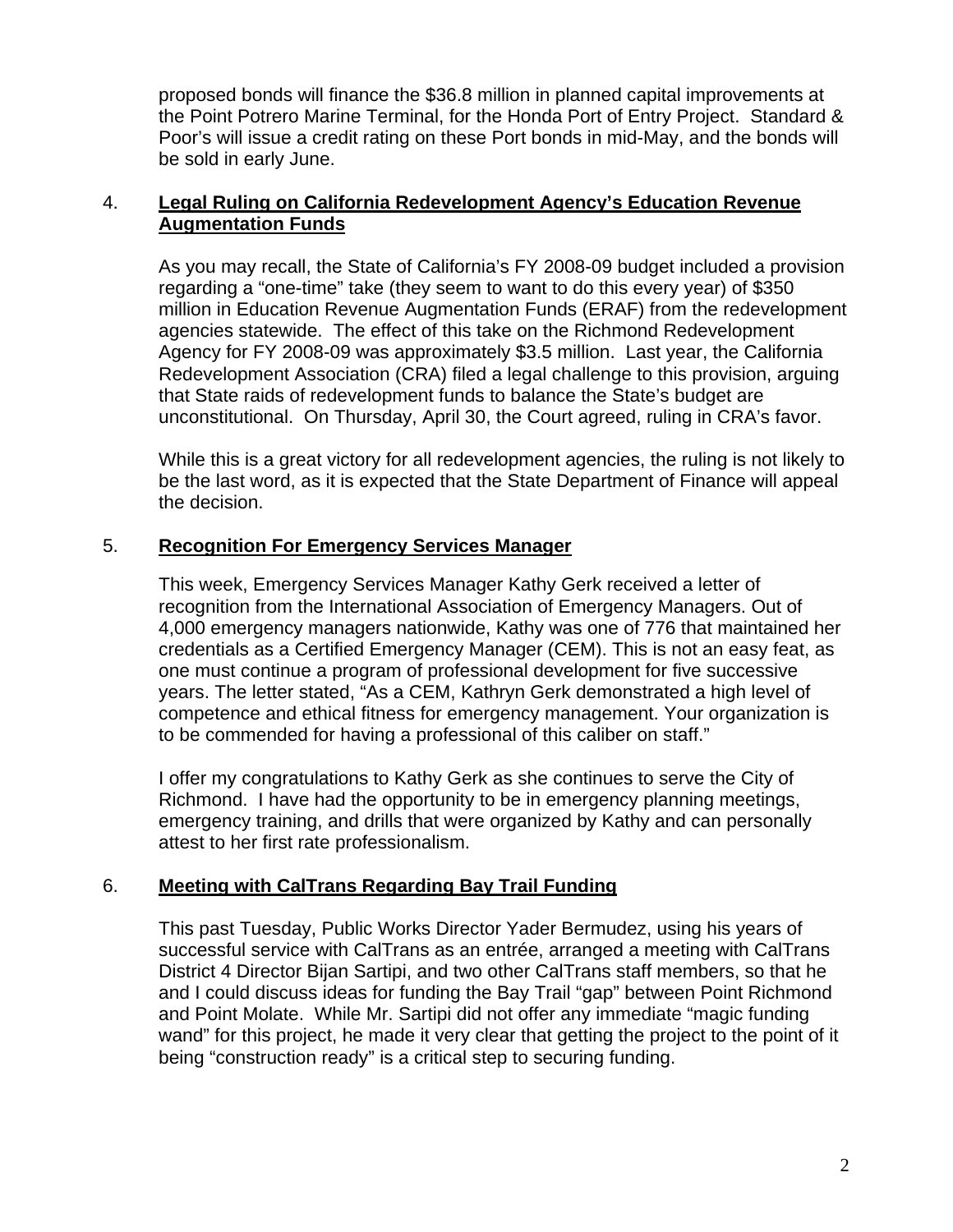## 7. **Community Benefits Agreement – Community Fund Applications**

By Tuesday, May 5<sup>th</sup>, the Richmond Community Fund Advisory Committee's (RCFAC) application for its first cycle of funding will be available on the City of Richmond's website, at the Richmond City Hall reception desk from 8:30 AM to 12:00 noon and from 1:00 PM to 5:00 PM, and at the Richmond Public Libraries. These funding applications are pursuant to the \$1,000,000 annual funding for non-profits serving the Richmond community made available through the Community Benefits Agreement between the City of Richmond and Chevron. The application deadline for this initial cycle is June 1, 2009.

#### 8. **Richmond YouthWorks Update**

Richmond YouthWORKS has received pledges from Chevron and Kaiser Foundation for participant wages for the Summer Youth Employment Program. Chevron has supported the program every summer for the last four summers with an annual contribution of \$75,000. This year they increased that donation to \$100,000.

The Kaiser Foundation has also been a consistent supporter of the program, traditionally providing \$1,000 to \$2,000 for the past four summers. This year they increased their support to \$5,000. Combined with the \$3,000 pledge from the Kaiser Optical Lab, Kaiser Permanente will donate a total of \$8,000 to this year's program.

It should also be mentioned that the Contra Costa County Community Services Block Grant Fund has increased their annual support from \$40,000 to \$50,000 this year.

The current total in cash and pledges for the  $5<sup>th</sup>$  Annual Richmond Summer Youth Employment Program is \$592,000 – only \$8,000 short of the \$600,000 fundraising goal.

The current challenge for the program is to find worksites that can provide 120 hours of meaningful, career path work experience for the youth enrolled in the program. Currently, YouthWORKS has secured worksites for approximately 200 of the 600 youth in the pipeline and is asking all supporters to assist them in finding additional opportunities.

## 9. **Earth Day Creek Challenge**

This past Saturday, April 25<sup>th</sup>, City of Richmond staff participated in a Creek Challenge to acknowledge Earth Day. The annual Creek Challenge removes trash from Baxter, Wildcat and San Pablo creeks. Groundskeepers from the Parks Department, and Stormwater Manager Lynne Scarpa, helped over fifty volunteers remove 2.9 tons of trash and 400 pounds of recyclable material out of Baxter Creek near San Pablo Avenue. Code Enforcement staff also assisted in setting up the clean-up. Items that were removed from the creek banks for proper disposal at the Household Hazardous Waste Facility included five microwave ovens and several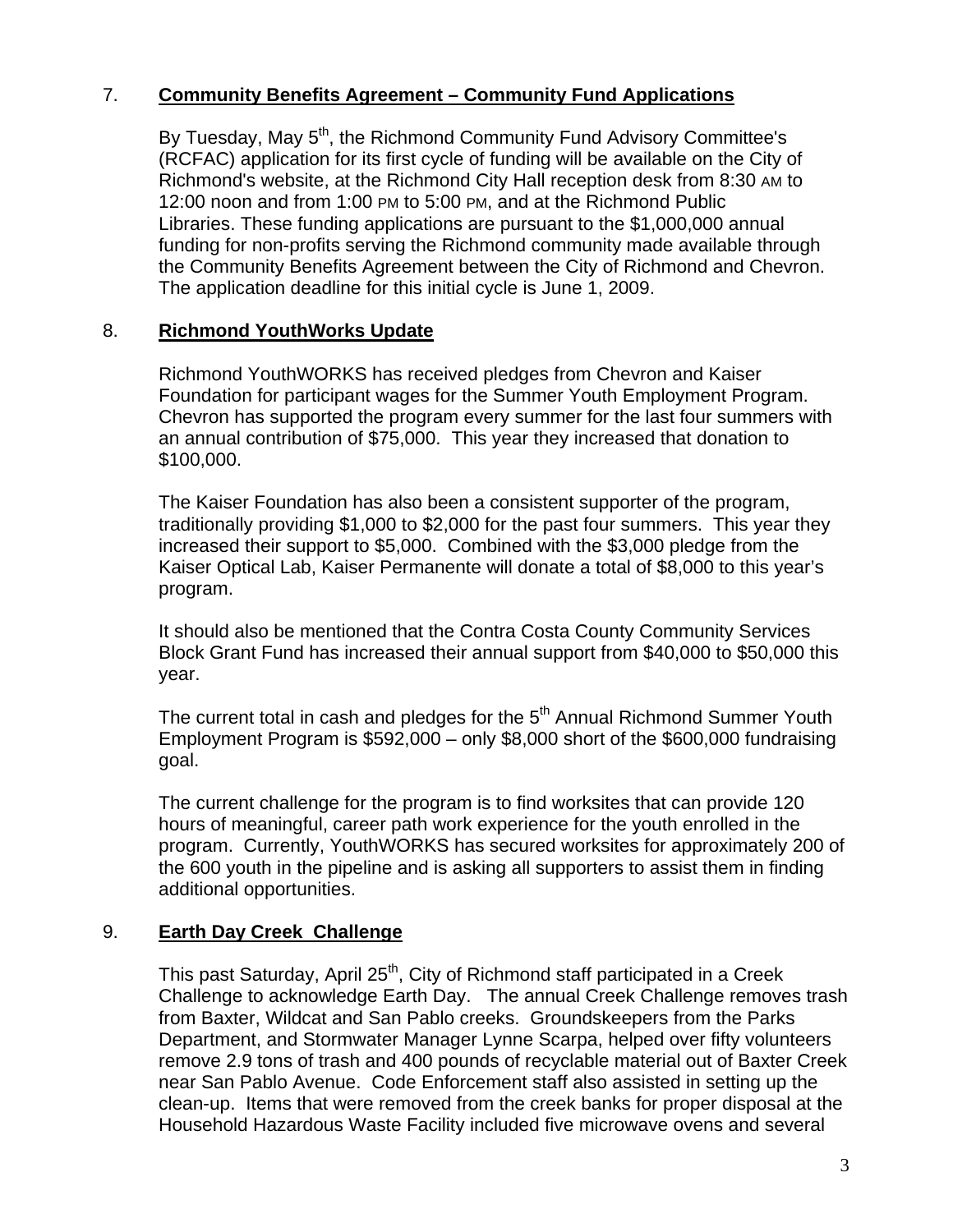fluorescent tubes. Volunteers removed 1,124 pounds of trash from Wildcat Creek in San Pablo and North Richmond, and other volunteers removed 1,039 pounds from San Pablo Creek in El Sobrante. All of these efforts keep trash from reaching downstream portions of these creeks in Richmond and the Richmond shorelines.

# 10. **Bi-Annual React/Cert Drill**

On Saturday, April 25<sup>th</sup>, the City of Richmond Office of Emergency Services, the Richmond Fire Department, the El Cerrito Fire Department and the San Pablo Police Department held their bi-annual REACT/CERT drill at the El Cerrito City Hall complex. For the first time ever, the CERT drill was conducted in both Spanish and English. This drill is the culmination of twenty hours of life saving training which includes such topics as fire suppression, search and rescue techniques, utility control, cribbing and lifting of heavy objects, and first aid. The format was changed this year, as participants were split up into two teams. Each team was given a variety of rescue scenarios to work through during the day. The American Red Cross also conducted a class on setting up a community disaster shelter. A total of sixty five people participated and will now go into their neighborhoods to form emergency response teams. These teams will help residents become more self sufficient and increase survivability during a disaster. Feedback from the drill participants was very positive as they were eager to share their knowledge with family, friends and neighbors.

# 11. **Environmentally Preferable Procurement Policy**

The City has drafted an environmentally preferable procurement policy to be used by the Purchasing Division, which gives specific guidelines to assure the City's effort in procuring environmentally preferable products, materials and services. The primary purpose of the policy is to minimize negative environmental impacts of the City's activities by ensuring that the procurement of products, materials and services adhere to environmentally preferable purchasing principles. These principles include conservation of resources and energy, promotion of waste reduction, and pollution prevention, in the context of value and performance. As a large organization, the City has the purchasing power to influence suppliers to become more environmentally focused in the products, materials and services they provide. Procurement choices affect the environmental performance of the City through the operation and disposal of products.

# 12. **Recreation Highlights**

The following are highlights from the Recreation Department for the current week:

**DPRC: The Recreation Department DPRC (Disabled Persons Recreation** Center) Recreation Coordinator, Sharolyn Babb, assisted the Developmental Disabilities Council with final preparations for the Transitions Fair held on April 25, 2009 at the Transitions School in Richmond. The Fair provided information for disabled people regarding adult services, transitioning from schools, and other resources for support. The Recreation Department participated with an information and popcorn booth.